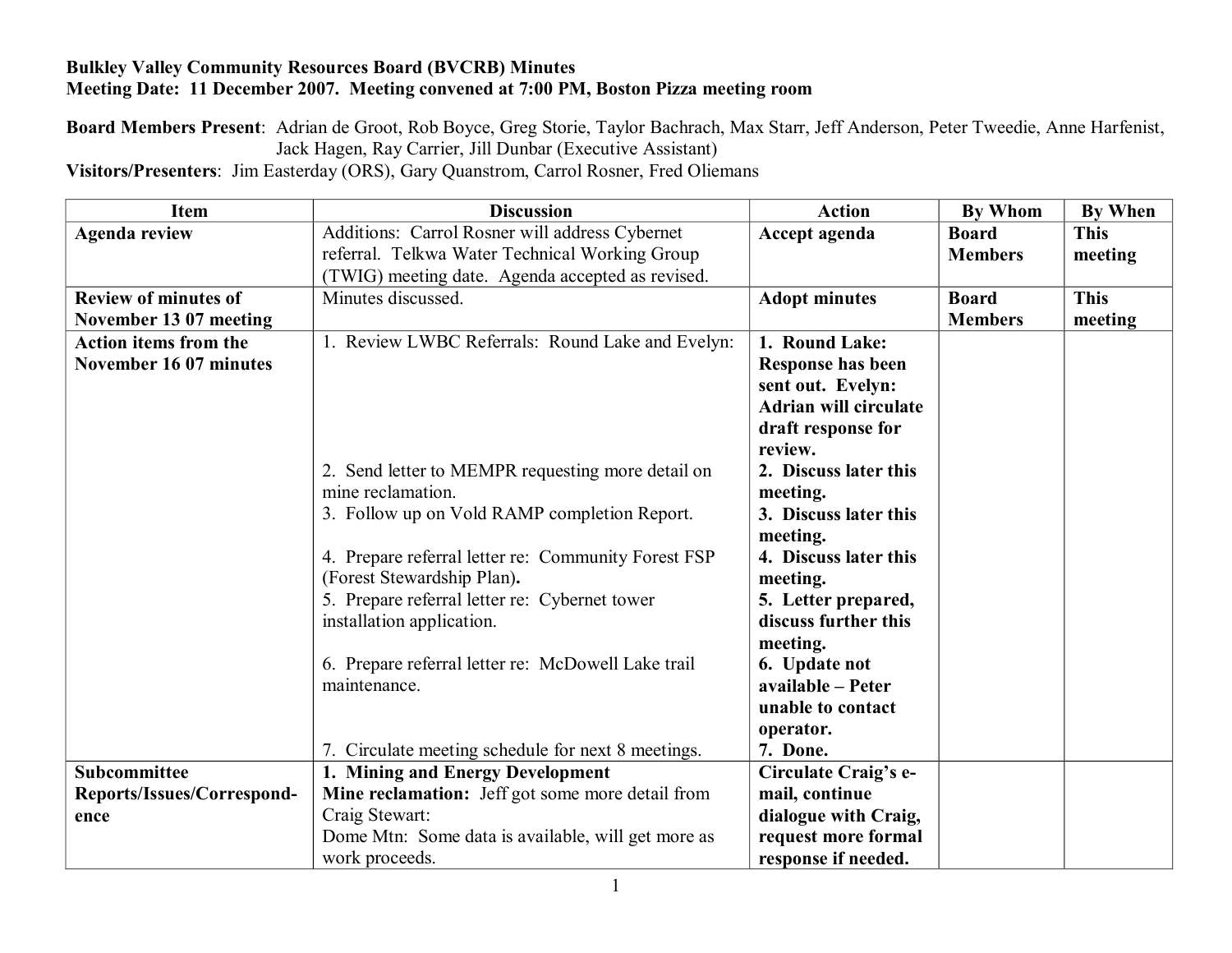| <b>Item</b> | <b>Discussion</b>                                         | <b>Action</b>                | <b>By Whom</b>  | <b>By When</b> |
|-------------|-----------------------------------------------------------|------------------------------|-----------------|----------------|
|             | Cronin: Some data is available, will get more as work     |                              |                 |                |
|             | proceeds; status unclear.                                 |                              |                 |                |
|             | Duthie: Will assess in Spring.                            |                              |                 |                |
|             | Tobaggan Creek: Closed.                                   |                              |                 |                |
|             | Hunter Basin: No info available.                          |                              |                 |                |
|             | Blue Pearl: Not an issue.                                 |                              | Adrian          |                |
|             | Minalta: Will be monthly monitoring. Currently            |                              |                 |                |
|             | looking at state of existing wells.                       |                              |                 |                |
|             | <b>TWIG:</b> Rob: Meeting next Thursday, monitoring is    |                              |                 |                |
|             | main concern currently.                                   |                              |                 |                |
|             | 2. LWBC Referrals and Land Tenures: Cybernet              | <b>Contact John</b>          |                 |                |
|             | tower installation applications: Carrol Rosner provided   | <b>Stevenson with</b>        |                 |                |
|             | background on application process and potential           | results of this              |                 |                |
|             | impacts. Concerns have been addressed.                    | discussion                   |                 |                |
|             | 3. Recreation:                                            |                              | Peter           |                |
|             | <b>Letter from BV Outdoor Recreation Society re:</b>      |                              |                 |                |
|             | <b>Extreme Motorized proposal:</b> Board will review if   |                              |                 |                |
|             | and when project reaches referral stage.                  |                              |                 |                |
|             | <b>Reply from Forest Practices Board</b>                  | No action required.          |                 |                |
|             | Wetzin'kwa Community Forest FSP: The FSP                  | <b>Revise draft response</b> |                 |                |
|             | conforms to the LRMP and Objectives Set by                | to acknowledge               |                 |                |
|             | Government. X-C Ski Club and stakeholder                  | revised management           |                 |                |
|             | involvement is included in revised version of             | plan and support             |                 |                |
|             | management plan. X-C Ski Club is working on               | establishment of             | Fred            |                |
|             | obtaining tenure for trails for high-use areas.           | stakeholder group.           | <b>Oliemans</b> |                |
|             | 4. LWBC Referrals and Land Tenures:                       |                              |                 |                |
|             | <b>Silvern quarry:</b> Peter Lund won't be attending this |                              |                 |                |
|             | meeting.                                                  |                              |                 |                |
|             | 5. Water and Fish: No items.                              | <b>Next steps: Fred will</b> |                 |                |
|             | <b>6. RAMP Completion Process: Fred Oliemans</b>          | address concerns,            | <b>Taylor</b>   |                |
|             | discussed background and process. Board concerns:         | and prepare draft            |                 |                |
|             | Government commitment: Must be written                    | Terms of Reference           |                 |                |
|             | commitment in place from all concerned agencies           | for contract, for            |                 |                |
|             | before project begins. Decisions must be made by          | Board comment.               |                 |                |
|             | gov't even if concensus not reached on all areas.         | <b>First Nations will be</b> |                 |                |
|             | Continuity of funding – what happens if funding runs      | consulted for extent         |                 |                |
|             | out? Board to act as stewards of the process, not as      | of interest in the           |                 |                |